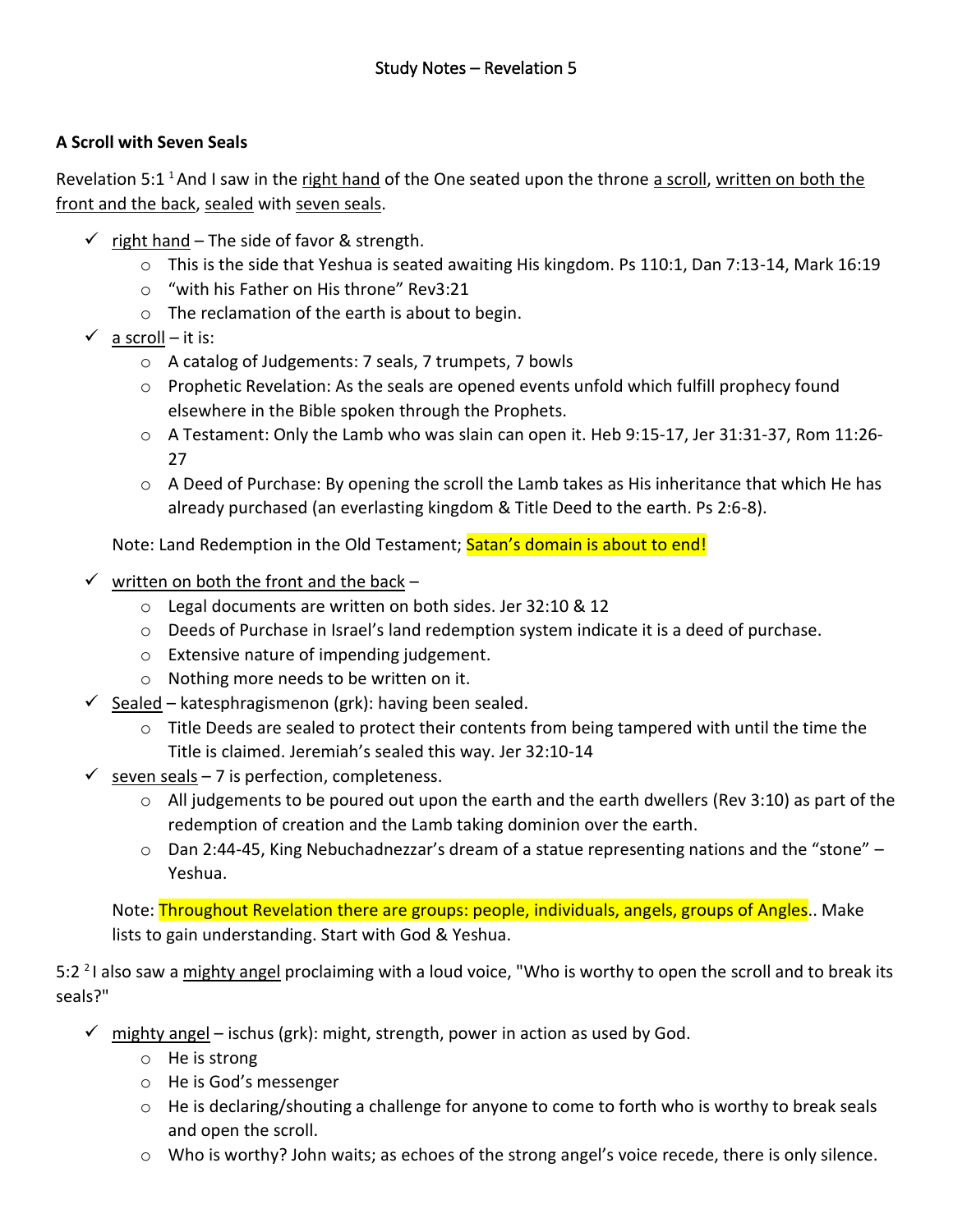- 5.3<sup>3</sup> No one in heaven or on the earth or under the earth was able to open the scroll or to look into it.
	- $\checkmark$  All creation in heaven & earth and under the earth wait..
	- $\checkmark$  The powerful Archangels: Michael & Gabriel do not answer.
	- $\checkmark$  Uncounted thousands of Angels are silent.
	- $\checkmark$  All the righteous dead of all ages: Abraham, Isaac, Jacob, Joseph, Job, Moses, David, Solomon, Elijah, Elisha, Isaiah, Jeremiah, Ezekiel, Daniel, Paul, Peter and the other Apostles and all the Saints from the church age are silent..
	- ✓ Who is worthy?
- 5.4<sup>4</sup>I began to weep loudly because no one was found worthy to open the scroll or to look into it.
	- $\checkmark$  Weep eklaion (grk): wailing, expressing great grief & mourning loudly.
	- $\checkmark$  John understood the significance of the scroll and the great need to open it to read it's contents. He knew that if no one was found worthy to take it from the hand of God, breaking it's seals, that all the promises of the Prophet, the redeeming of the earth & Israel's salvation must fail.

5.5<sup>5</sup> Then one of the elders tells me, "Stop weeping! Behold, the Lion of the tribe of Judah, the Root of David, has triumphed—He is worthy to open the scroll and its seven seals."

- $\checkmark$  the Lion of the tribe of Judah
	- $\circ$  God revealed that the ruler would be like a lion, an offspring of Judah (Gen 49:9-10). The ruler's staff will not depart from Judah (Ps 60:9).
	- o Yeshua is born in the line of Judah. Matt 1:2-3, Luke 3:33, Heb 7:14 Genealogy: Matt 1:1-17, Luke 3:23-38
	- $\circ$  It was a promise to Abraham, Isaac & Jacob that someday one of their descendants, also a descendant of David, would sit upon the throne.
	- o The genealogic records of the Tribes of Israel were lost in the destruction of the Temple in 70ad. Within a few generations all the Tribes of Israel, with the exception of Levi, lost their identity. Immediately after 70 ad, the Rabbis passed laws which would preserve the identity of the priestly tribe of Levi. So Messiah had to come before 70ad in order for the prophecy of His Tribe of Judah to be significant for humans and does pose a problem for Judaism which having rejected Yeshua still await the Messiah.
	- o Messianic Prophecy 2<sup>nd</sup> coming. Rev 19:11-16
	- o Lion represent power, fierceness & majesty. Reveals His deity. The Lion triumphs because He became a Lamb. John 1:29
- the Root of David shoot, offspring (progenitor of family) of Jesse (father of King David). Rod of the stem of Jesse. Ruth 4:22
	- $\circ$  Prophesy from Isaiah 11: 1 & 10 about the Messiah Yeshua. He is the root of David's Kingly power. God promised David a remnant would remain. Acts 13:22-23, Rom 15:8-13, Rev 22:16
	- $\circ$  Sheresh (heb): implies a root that remains alive and sends up a shoot or branch after it has been cut down and appears to be dead. Jer 23:5-6
	- o "Son of David" 2 Sam 7:12-16, Matt 9:27, 12:23, 15:22, 20:30-31, 21:9&15, 22:42
	- o Yeshua is the fulfillment of the "Davidic Covenant". Ps 89:33-37
	- $\circ$  The Throne of David will be upon the earth when the Lion of Judah has completed His work. Rev 20:4-6
	- o From the descendants of David God has brought to Israel the Messiah Yeshua as He promised. Acts 13:22-23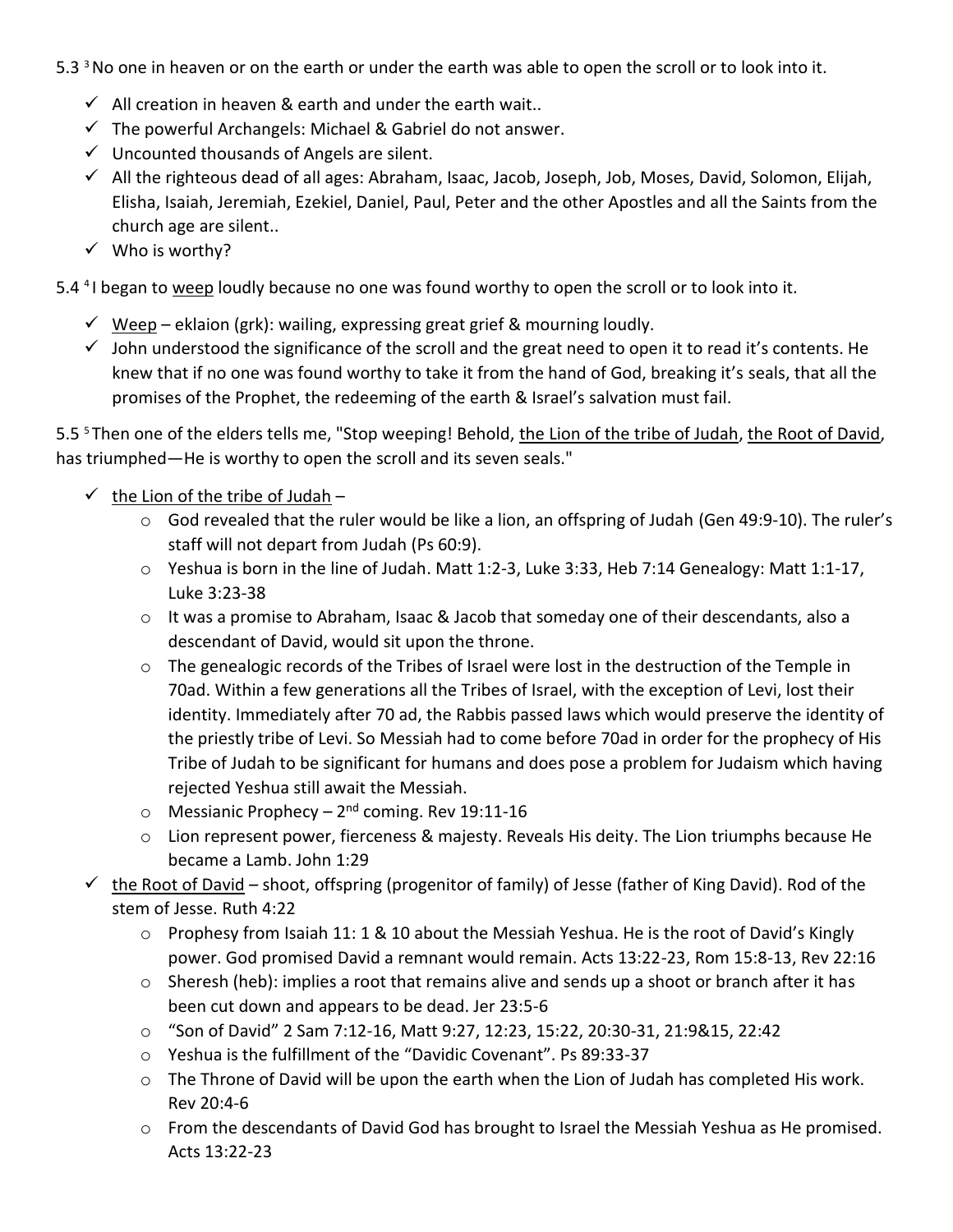5.5<sup>5</sup> Then one of the elders tells me, "Stop weeping! Behold, the Lion of the tribe of Judah, the Root of David, has triumphed—He is worthy to open the scroll and its seven seals."

- $\checkmark$  Triumphed prevailed, overcomer
	- o Yeshua has overcome the world. John 16:33
	- o At the cross He defeated sin (Rom 8:3), death (Heb 2:14-15) and all the forces of hell. Col 2:15
	- o Believers are Overcomers through His overcoming. Col 2:13-14, I John 5:5
	- o Having triumphed, the Lamb qualifies as the promised Shiloh (Gen 49:10, Ezk 21:25-27) Midrash Rabbah 98 states that Shiloh denotes "to he whose right it is", "to he who it belongs"' "he whose right it is" or "to whom Kingship belongs." Rabbinic interpretation associated with the title "Shiloh" with the Messiah or King Messiah whose is the Kingdom.

Note: Ezk 21:25-27 was given to Zedekiah – the last king of the Davidic dynasty.

#### **Worshiping the Lamb**

5.6<sup>6</sup> And in the midst of the throne and the four living creatures, and in the midst of the elders, I saw a Lamb standing, as having been slain—having seven horns and seven eyes, which are the seven spirits of God sent out into all the earth.

- $\checkmark$  a Lamb Arnion: young lamb or young sheep.
	- o From Passover when Jewish families were required to keep the sacrificial lamb as a household pet for 4 days before sacrificing. Exo 12:3-6
	- o The only other occurrence in the entire Brit Chadashah (New Testament) is John's gospel where it is used of the Messianic Community (John 21:15). John used this title of Yeshua 28 times in Revelation.
	- $\circ$  Twice John the Immerser refers to Yeshua as "the Lamb of God" referring to his sacrifice which would atone for the sins of the world. John 1:29,36
	- o Isaiah described the Messiah as a sacrificial lamb, a passage which Philip explained to the Ethiopian eunuch. Isa 53:7, Acts 8:32-35
	- $\circ$  Peter describes the precious sinless blood of Yeshua "as of a lamb without blemish and spot". An allusion to the Passover Lamb whose blood "covered" the Israelites from the destroying angel in the plague which took the first born of Egypt. 1 Peter 1:19, Exe 11:5-6, 12:3-13
	- o The blood of the Lamb cleanse a believer of their sin and provides their white robes; it provides eternal life and assures the believer their name is written in the Lamb's Book of Life.
- $\checkmark$  Standing hestekos (grk): perfect participle having stood.
	- $\circ$  The Lamb has been standing there for some time. Having been seated to the right hand of the Father for millennia Yeshua now rises. The time of **sharing the Father's throne** is rapidly drawing to a close. Once He takes the scroll, as the Root of David, He will initiate a series of irreversible events which will result in the establishment of the Davidic Kingdom upon the earth.
- $\checkmark$  Slain esphagmenon (grk): perfect passive participle: of animals, especially when killed as a sacrifice slaughter, slay, metaphorically of Yeshua's atoning death as the Lamb of God. Re: Analytical Lexicon of the Greek New Testament.
	- $\circ$  <sup>14</sup> Just as many were appalled at You His appearance was disfigured more than any man, His form more than the sons of men. Isaiah 52:14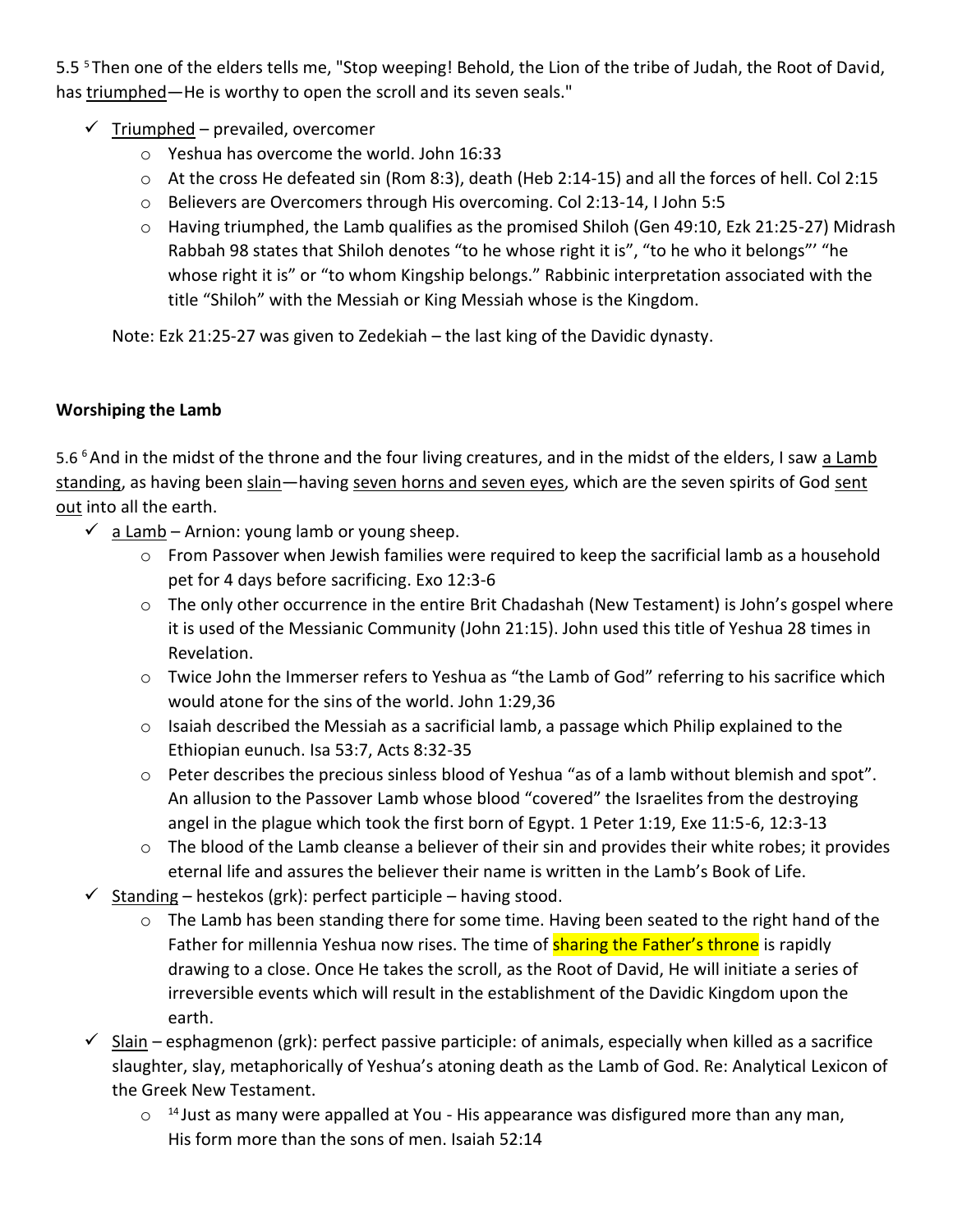## ✓ Slain (continued)

- $\circ$  Heaven and earth will pass away and the former things will pass (Rev 21:1,4) but will the scars of Messiah ever be erased?
	- They are a testimony of His love and resurrection from death. John 20: 20,27
	- They identify Him as Redeemer. Luke 24:30-31
- $\circ$  Peter tells us He was foretold before the foundation of the world but was manifest in these last times. 1 Peter 1:20, Rev 13:8, Isa 45:21
- $\circ$  God provided a detailed picture of the atonement of the cross when Abraham was told to offer Isaac as a picture of another Father's offering of another son on the same mountain years in the future. Gen 22:8

#### $\checkmark$  seven horns and seven eyes - 7 is perfection, completeness

- o Horn is a biblical symbol denoting power or government.
	- 7 horns The complete power of Yeshua and the completeness of His kingdom. His is the only "everlasting dominion"(Dan 7:14) and the "stone cut without hands" that will strike all previous horns (kingdoms) and smash them to pieces. Dan 2:34, 44-46, 7:14' Phi 2:9-11
- o Eyes 7 Spirits of God. Zch 3:9
	- Indicates omniscience & complete knowledge and understanding.
- $\checkmark$  sent out perfect passive participle; having been sent out. They were sent in the past and by now have already seen all. Zch 4:2-10
- 5.7<sup>7</sup> He came and took the scroll from the right hand of the One seated on the throne.
	- $\checkmark$  took the scroll eilephen (grk): perfect tense aorist: He went up and took it and now has it. Initiating an action. The Lamb becomes the Lion – He has stood up from His throne; the age of intercession is coming to a close and we will see Him take on a new character.

Note: The "Church Age" is over, now begins the 70<sup>th</sup> week of Daniel's prophecy. The redemption of the creation and He is claiming His inheritance. Psa 2:8, 82:8

5.8 <sup>8</sup> When He had taken the scroll, the four living creatures and the twenty-four elders fell down before the Lamb, each holding a harp and golden bowls full of incense—which are the prayers of the kedoshim.

- $\checkmark$  Harp kithara: a lyre. It is described by Josephus as an instrument of ten strings played by hand. 1 Cor 14:7
	- o The Levites used harps as part of their priestly service ministering to God. 2 Chr 5:12, 29:25
	- $\circ$  The 144,000 from the twelve tribes of Israel will play harps. Rev 14:1-3
	- $\circ$  All those who have victory over the Beast (antichrist) by refusing the "mark" & worship him and are martyred are given harps. Rev 15:2
	- o The Psalmists played harps. Psa 33:2, 43:4, 71:22, 92:3, 149:3, 150:3
- $\checkmark$  golden bowls full of incense
	- $\circ$  In connection with the tabernacle/temple; incense was to be prepared from stacte, onycha, galbanum and frankincense – not for private use.
	- $\circ$  Later, similar bowls will contain wrath of God to be dumped out on the earth. Rev 15:7
	- $\circ$  A possible correlation between the prayers of the Saints offered up to God as incense and resulting vengeance poured out as God's wrath. Luke 18:7
	- o Prior to the sounding of the 7 trumpets an angel offers the prayers of the Saints with incense on an alter before God. He then exchanges the contents of the censor for fire from the alter and throws it to earth resulting in "thundering, lightnings and earthquakes" judgement. Rev 8:3-5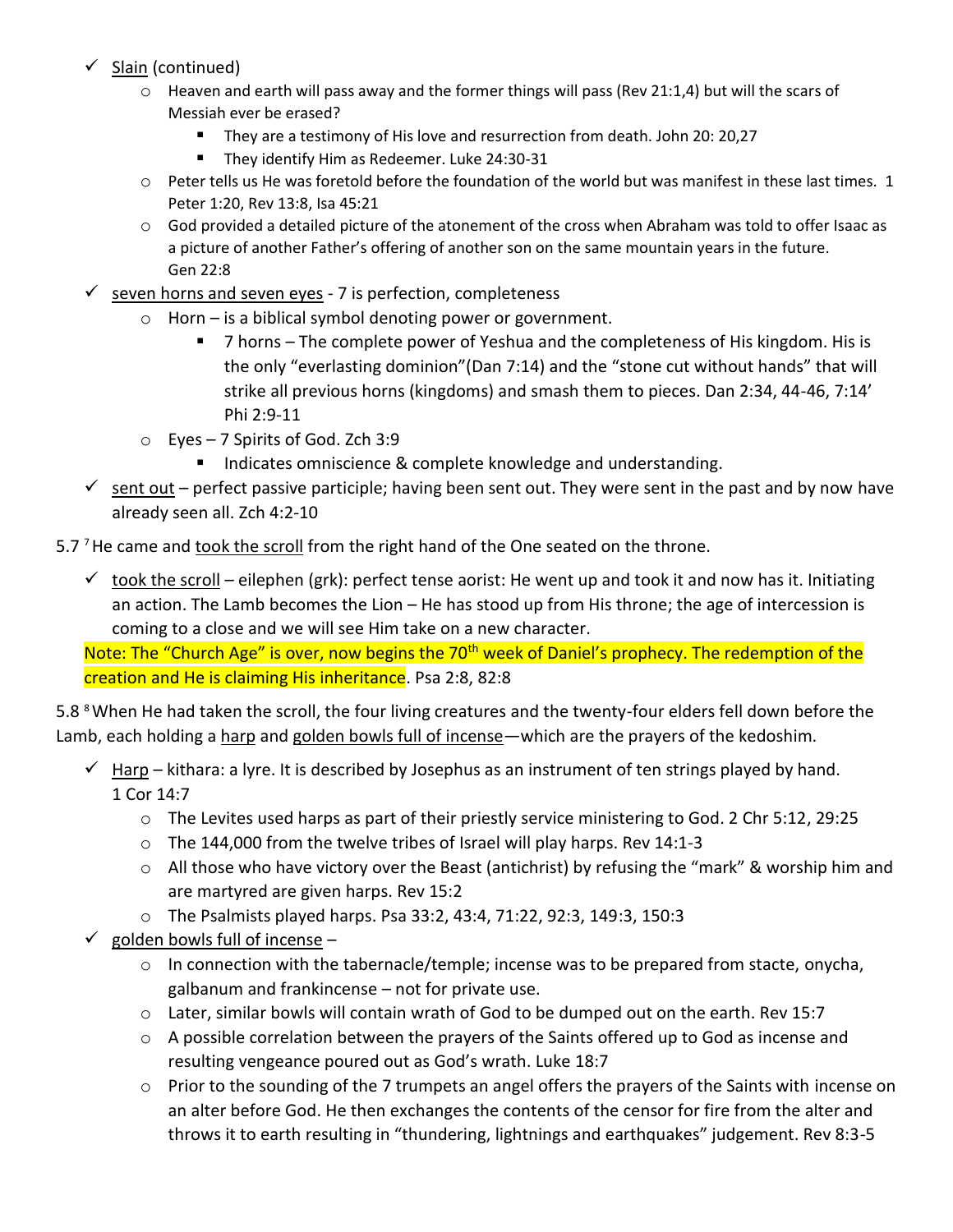# ✓ golden bowls full of incense (continued)

o When you pray the Lord's Prayer, you are contributing to this golden bowl.

5.8 <sup>8</sup> When He had taken the scroll, the four living creatures and the twenty-four elders fell down before the Lamb, each holding a harp and golden bowls full of incense—which are the prayers of the kedoshim.

- $\checkmark$  the prayers of the kedoshim:
	- o The prayers of God's people everywhere.
	- o God told Moses to build the alter of incense. Exodus 30:1-10
		- The prayers of the Saints are represented by incense in the context of temple worship and the incense burned which was to offer up a sweet aroma to God & symbolize prayer.
	- o The prayers of the righteous are pleasing to God. Psa 141:2
	- $\circ$  When Gabriel appeared to Zechariah in the Temple to tell him his prayers have been answered, "Gabriel is standing at the right side of the alter of incense". Luke 1:11,
	- o There are different types of prayer.
		- Supplication: asking for God's help. Phil 4:6
		- Imprecation. Psa 55:2,16, Psa 7
		- **Intercession. Luke 23:34, John 17**
		- Thanksgiving. 1 Tim 2:1, Phil 4:6
		- Faith. James 5:15, Mark 9:23
		- Corporate. Acts 1:14, 2:42
		- Worship. Acts 13:2-3
		- Consecration. Matt 26:39
	- $\circ$  The prayers are not identified but are together in an incense bowl of gold a sweet aroma to God.
	- o God hears the prayers of his people/Saints.
		- The Saints are not an elite class of people who are more holy than the rest, nor mediators of our prayers (1 Tim 2:5) and don't ask us to pray to them.
		- Saint is parity not hierarchy. Gal 3:28
		- **E** They are all believers in Yeshua, saved by Grace through Faith.
		- The church loved by God and called to be Saints (kedoshim). Rom 1:7
		- Our prayers go to the very throne of God.
	- $\circ$  The prayers in Revelation 5:8 are the collective prayers of all believers through all time; everybody and everything consistent with God's will and pleasing to Him.
	- o Does this verse include praying for the dead?
		- The dead have already sealed their fate. Luke 16:19-31
		- There is no postmortem plan for salvation. 2 Cor 6:2

5.9 <sup>9</sup> And they are singing a new song, saying, "You are worthy to take the scroll and to open its seals. For You were slain, and by Your blood You redeemed for God those from every tribe and tongue and people and nation.

 $\checkmark$  are singing – present tense: as if it has already happened using present tense for heightened vividness which transports the reader to the time of action of singing.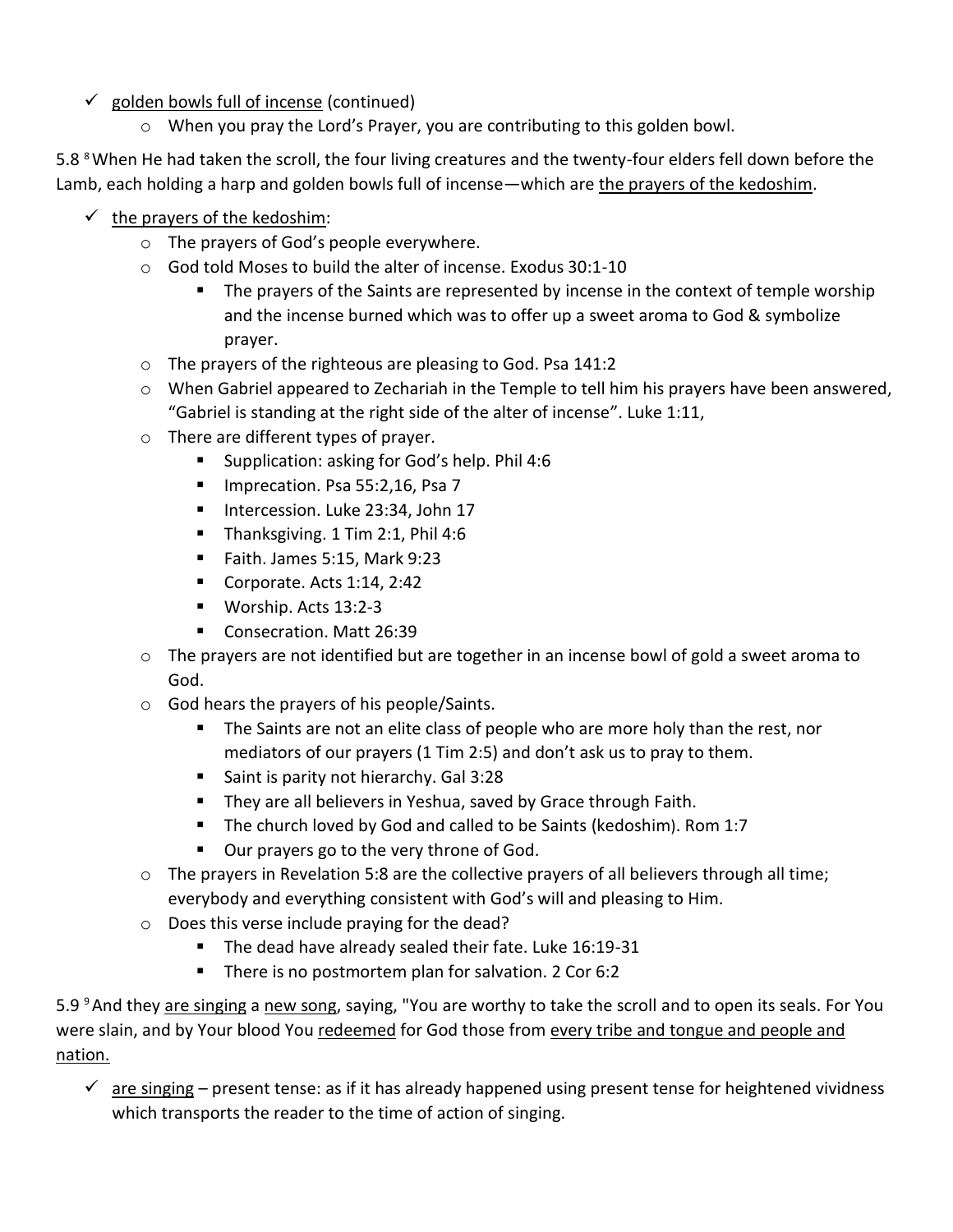- $\checkmark$  are singing (continued):
	- $\circ$  In the Old Testament the tribe of Judah (meaning praise Gen 29:35) led the way into battle and so it is here (Judges 20:18) with 24 Elders and 4 Living Creatures.
- √ new song kainen: never heard before. Psalms 96:1-2 "1 Sing to ADONAI a new song! Sing to ADONAI, all the earth. <sup>2</sup> Sing to ADONAI, bless His Name. Proclaim the good news of His salvation from day to day. Psa 33:3, 98:1, 144:9, 149:1, Isa 42:9-10
	- o When we are born again into the family of God, He makes us a new creature in Yeshua. 2 Cor 5:17, Gal 6:15, Eph 2:10
	- $\circ$  A fresh response of praise and thanks from the heart of a worshiper who is filled with wonder and awe at the greatness of God and the salvation He has provided.
	- o The Lamb now has the scroll and a new song is breaking forth with the soon to be opened scroll which will bring in His kingdom and eternal reign.
- $\checkmark$  Redeemed egorasas (grk): literally buy, purchase, do business in the marketplace. Matt13:44 Figuratively, as being no longer controlled by sin (set free), from the analogy of buying a slaves freedom for a price paid by the redeemer. 1 Cor 6:20
	- o Redemption involves a purchase and those purchased are no longer their own. 1 Cor 7:23, 2 Peter 2:1
	- o This purchase was made with the shed blood of Yeshua. Matt 20:28
	- o This redemption is both individuals & creation.
	- $\circ$  Similar to Boaz's redemption of land for Naomi (Ruth 4:1-14). Like Boaz, Yeshua is the Goel Kinsman Redeemer. Lev 25:25-26
	- $\circ$  Without the shedding of blood there is no forgiveness of sin. Acts 20:28, Col 1:14
- $\checkmark$  every tribe and tongue and people and nation. Global
	- o The redeemed come from all people everywhere.
	- o They are singing a new song to the Lamb who is now the Lion about to unleash the judgements on the earth dwellers.

5.10<sup>10</sup> You have made them for our God a kingdom and kohanim, and they shall reign upon the earth."

- $\checkmark$  made them for our God a kingdom and kohanim Rev 1:6
	- o them: Church Age believers. 2 Cor 3:6, 1 Peter 2:5,9
	- o We minister to God as priests and share His reign as Kings. Dan 7:27, Rev 2:26-27, 3:21, 20:6
	- o Though believers are currently viewed as a Royal Priesthood this is only the beginning to the fullness of the way they will function alongside Yeshua in the Millennial Kingdom – see promises made to the overcomers in Rev 2 & 3.
- $\checkmark$  they shall reign upon the earth future tense
	- $\circ$  The Saints will be given power over the nations and will co-rule with Yeshua. Rev 2:26-27
	- o Sit with Him on His throne. Rev 3:21
	- o Millennial Kingdom. Matt 5:5
	- $\circ$  Taking back man's dominion over the earth which was lost by Adam (Gen 1:26,28) and the restoration of Israel to the promised land. Amos 9:13-15

5.11<sup>11</sup> Then I looked, and I heard the voice of many angels around the throne and the living creatures and the elders—their number was myriads of myriads and thousands of thousands.

 $\checkmark$  myriads of myriads – murias (grk): Ten thousands, a numberless host, innumerable.